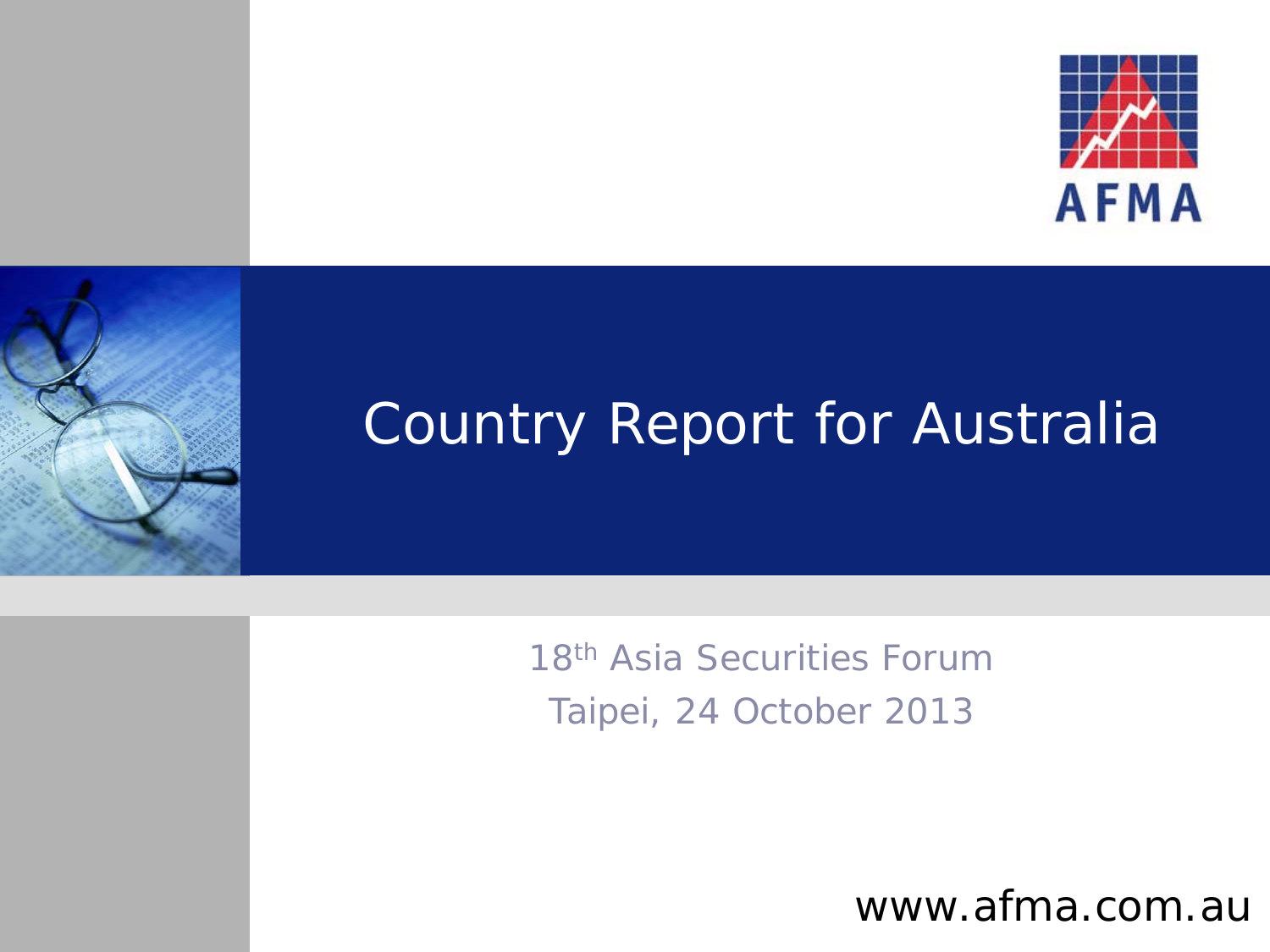

## **Economy**

The output of the Australian economy has been stable and continues to show resilience despite uncertainties in the global economy.

Australia's economic outlook remains positive, with the economy forecast to return to trend growth in 2015, supported by strong balance sheets in the business and household sectors.

## **Financial markets**

Financial markets in aggregate grew by 5.3 per cent in 2012-13

Equity and debt capital markets continued to provide a stable source of funding to Australian businesses, notwithstanding demanding business conditions within the industry

## **Industry Prospects**

OTC derivatives reform and bank capital rules

- Exchange market rule reforms
- Financial advice reforms
- Financial System Inquiry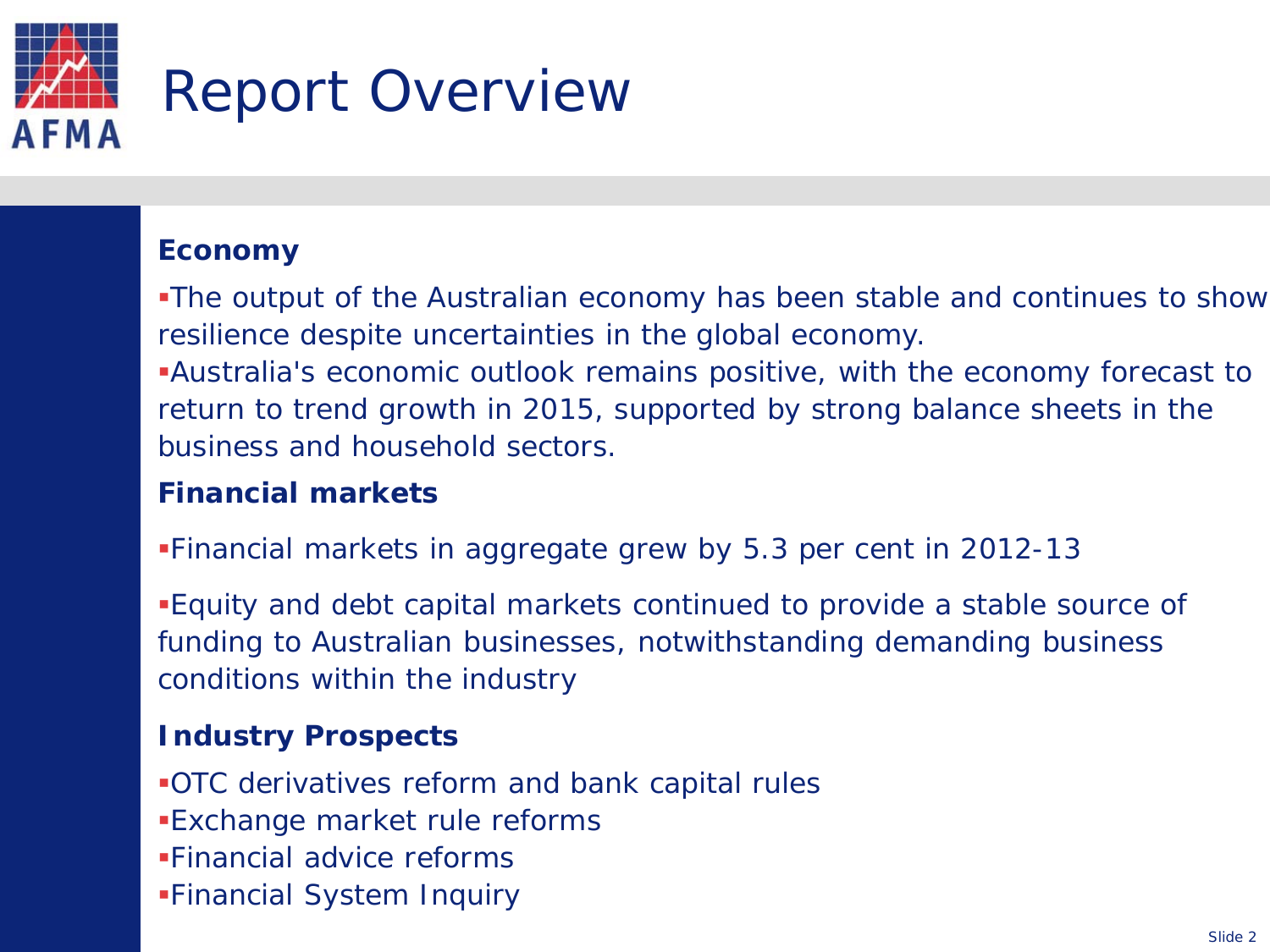

- The Australian economy continues to perform strongly within an uncertain global environment
- **Economic growth was underpinned by strong export growth,** counterbalancing the more subdued growth in domestic consumption and investment.
- The Australian Government has projected a continuing budget deficit, currently at \$18.8 billion or 1.2 per cent of GDP, throughout 2013-14 and 2014-15.

|                                | 2012-13 | 2013-14 Est |
|--------------------------------|---------|-------------|
| GDP %                          | 2.57    | 2.5         |
| Household consumption growth % | 2.5     | 2.5         |
| Business investment growth %   | 6.5     | 1.5         |
| Inflation underlying CPI %     | 2.6     | 2.25        |
| Unemployment rate %            | 5.6     | 6.25        |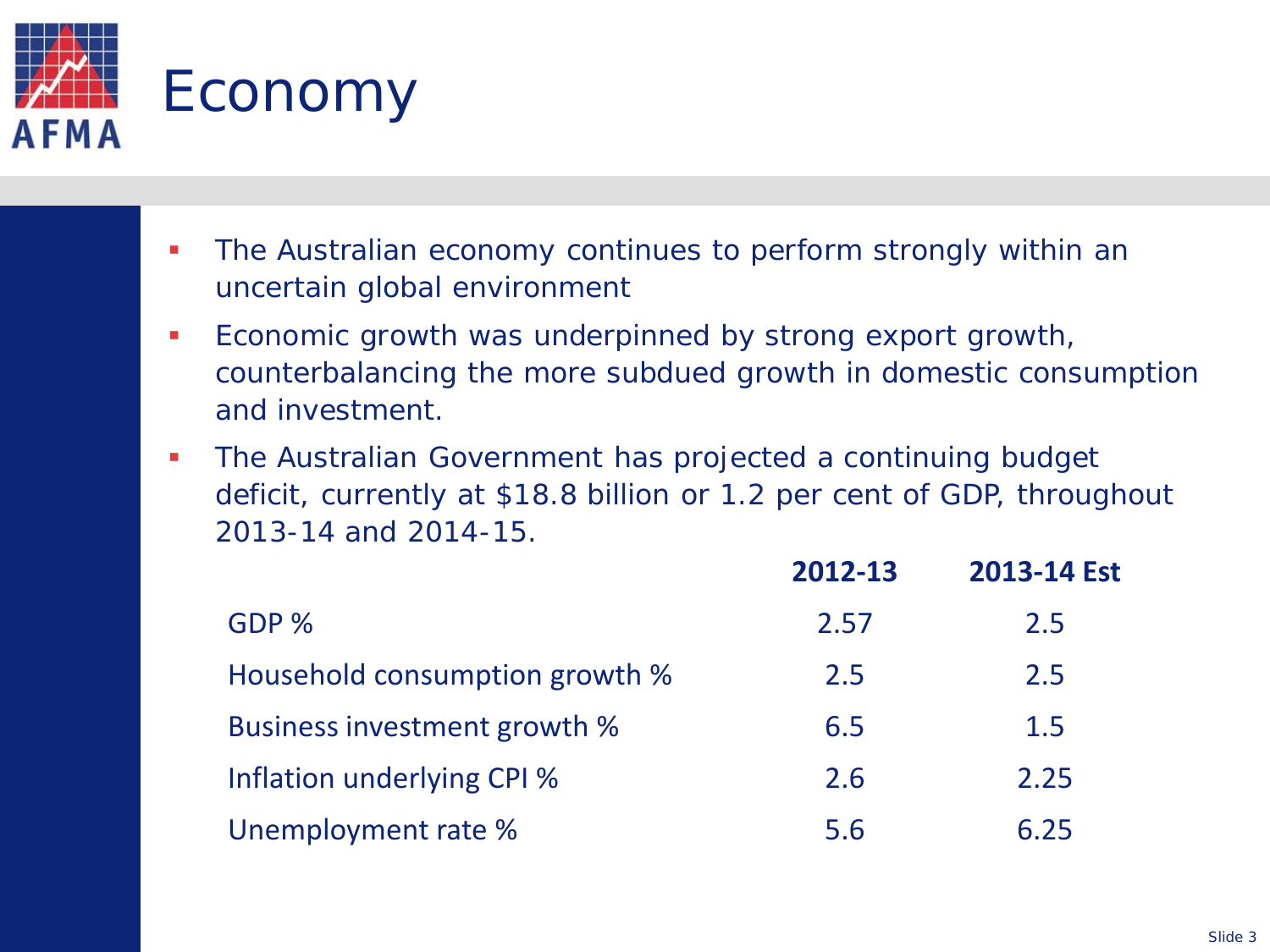

The household saving ratio, at 10 per cent of income, is well above the levels seen in 1990s and 2000s

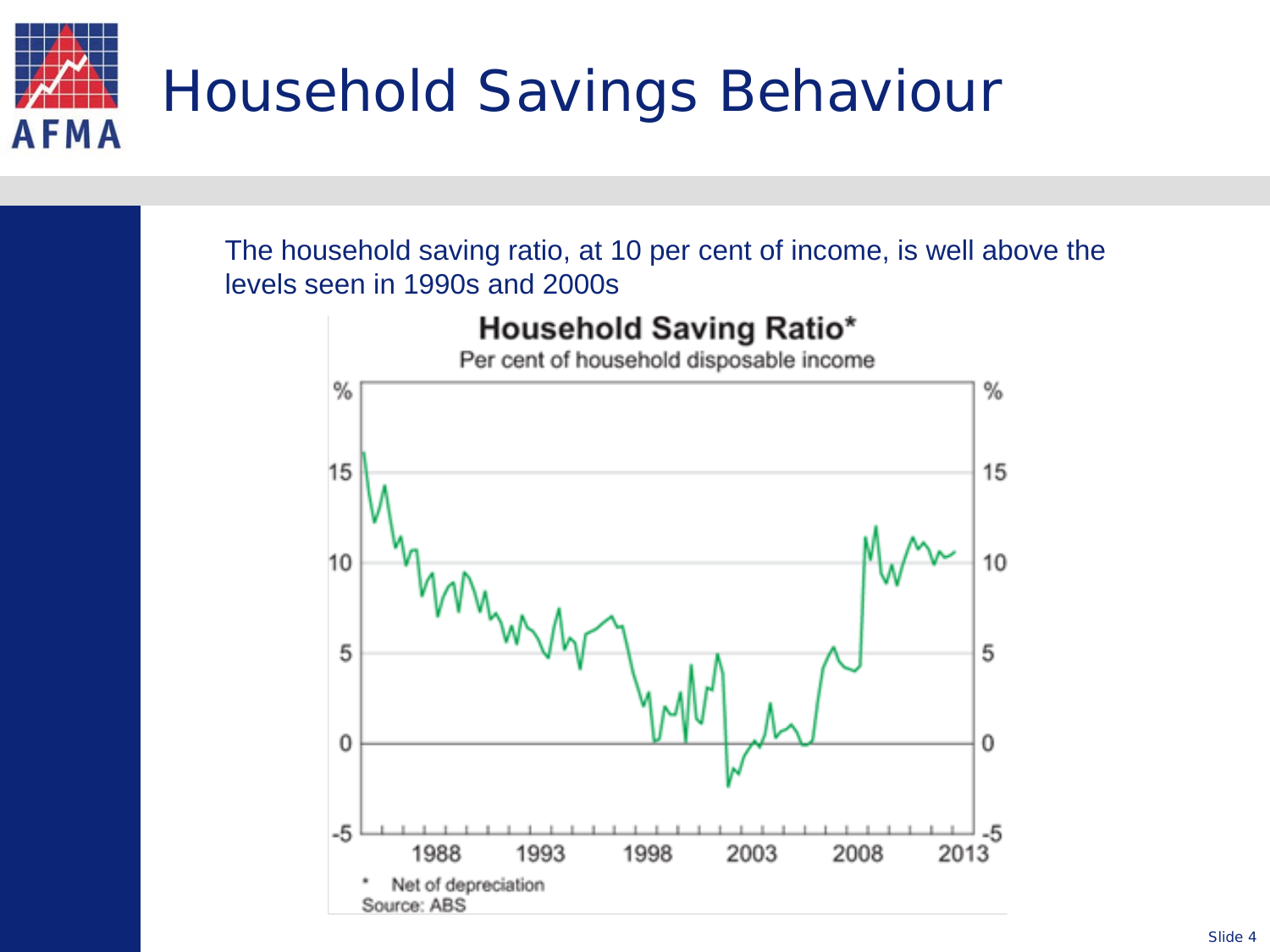

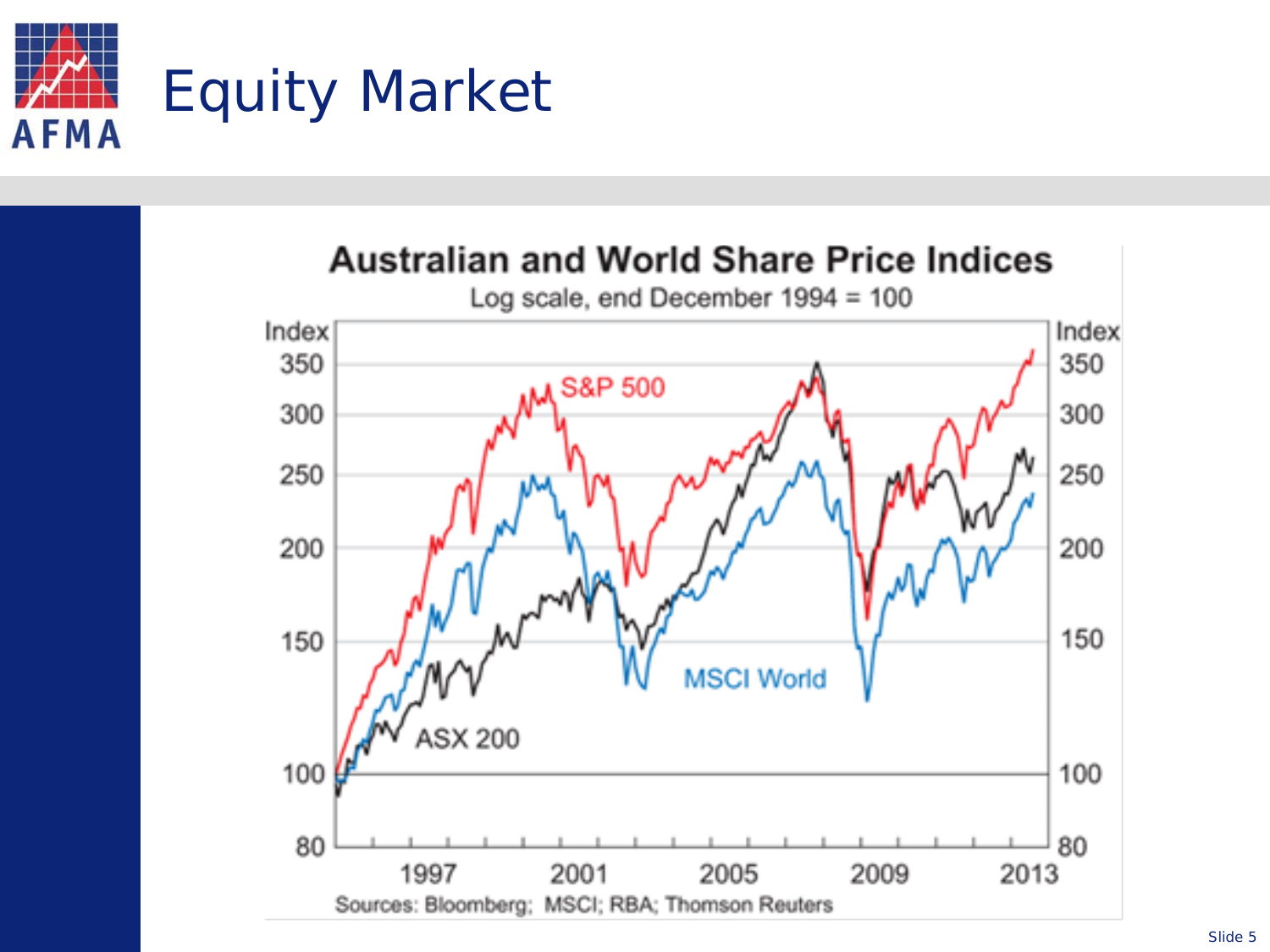

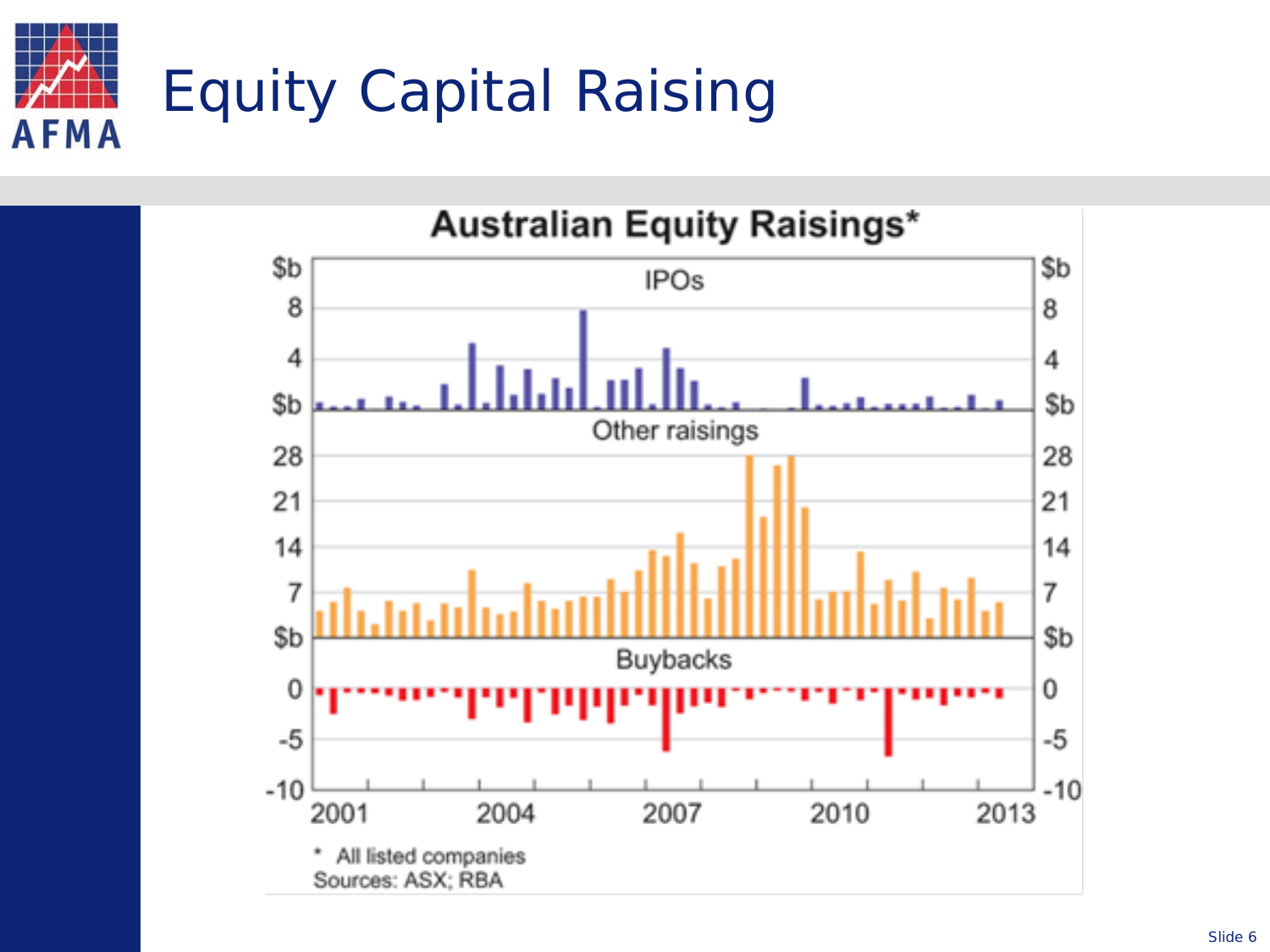

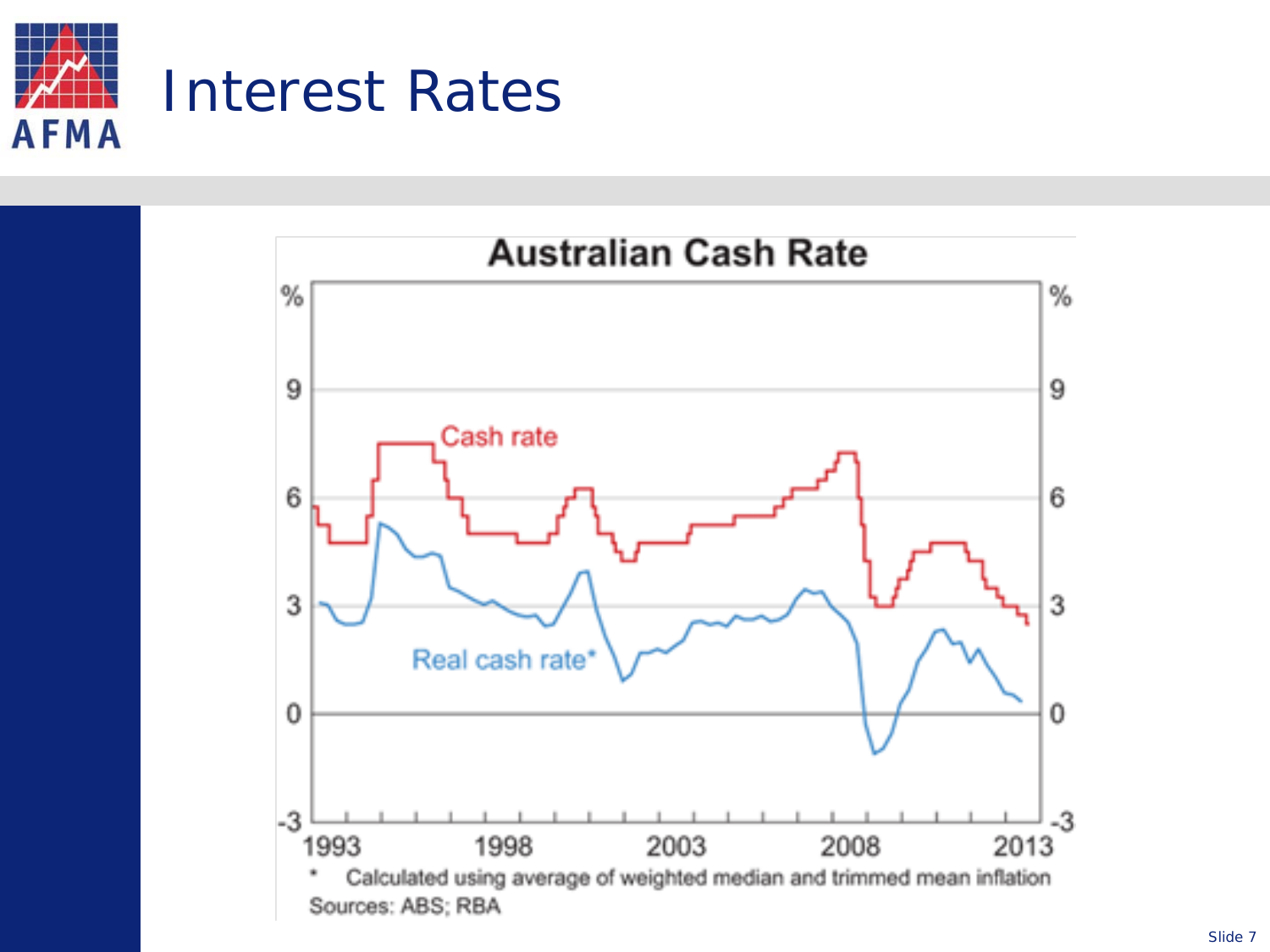